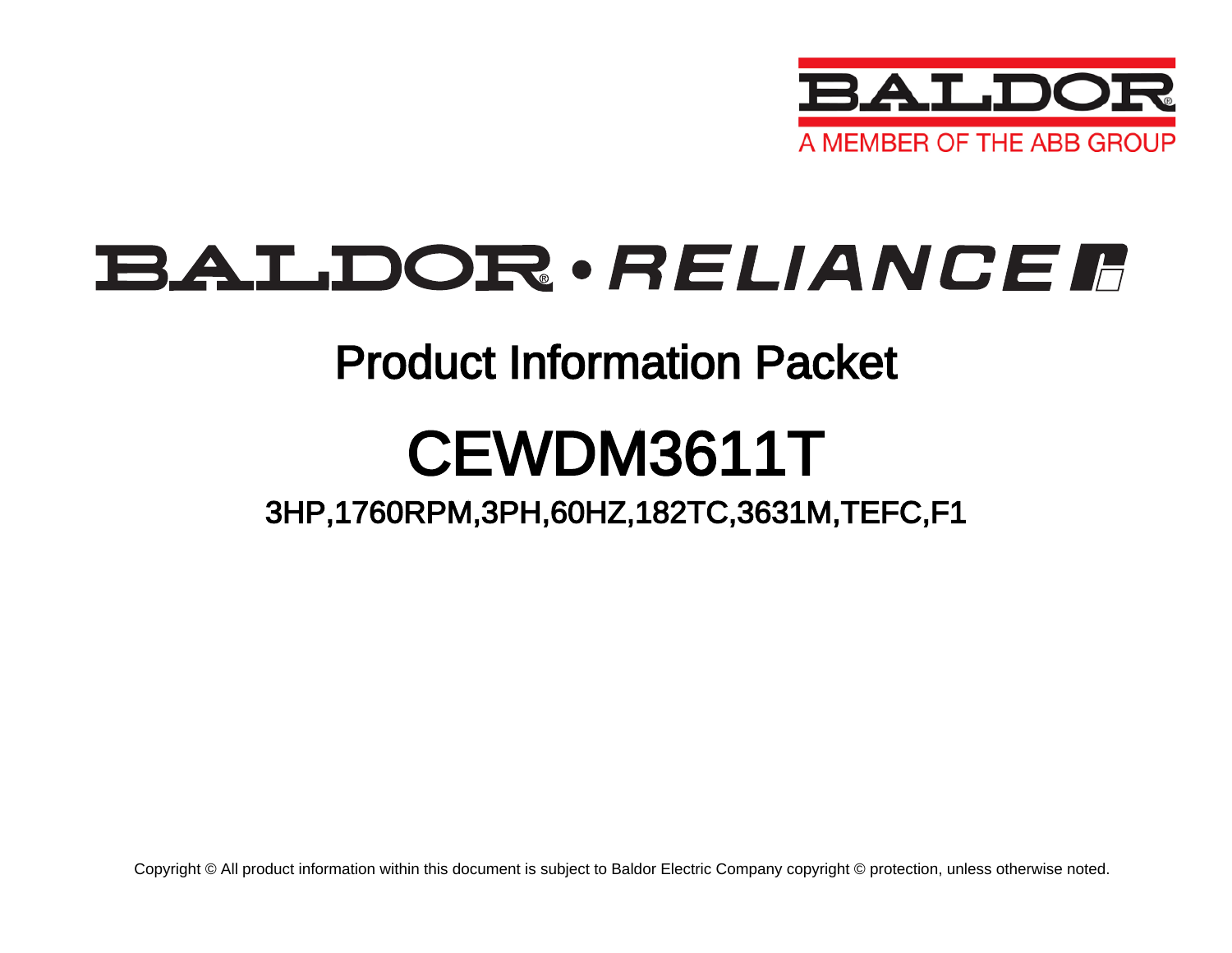#### BALDOR · RELIANCE F Product Information Packet: CEWDM3611T - 3HP,1760RPM,3PH,60HZ,182TC,3631M,TEFC,F1

| <b>Part Detail</b> |             |                  |                |             |          |                      |            |  |  |  |
|--------------------|-------------|------------------|----------------|-------------|----------|----------------------|------------|--|--|--|
| Revision:          |             | Status:          | PRD/A          | Change #:   |          | Proprietary:         | No         |  |  |  |
| Type:              | <b>AC</b>   | Prod. Type:      | 3631M          | Elec. Spec: | 36WGS266 | CD Diagram:          | CD0005     |  |  |  |
| Enclosure:         | <b>TEFC</b> | Mfg Plant:       |                | Mech. Spec: | 36K190   | Layout:              | 36LYK190   |  |  |  |
| Frame:             | 182TC       | Mounting:        | F <sub>1</sub> | Poles:      | 04       | <b>Created Date:</b> | 06-29-2011 |  |  |  |
| Base:              | <b>RG</b>   | <b>Rotation:</b> | R              | Insulation: |          | Eff. Date:           | 10-08-2015 |  |  |  |
| Leads:             | 9#16        |                  |                |             |          | <b>Replaced By:</b>  |            |  |  |  |
| Literature:        |             | Elec. Diagram:   |                |             |          |                      |            |  |  |  |

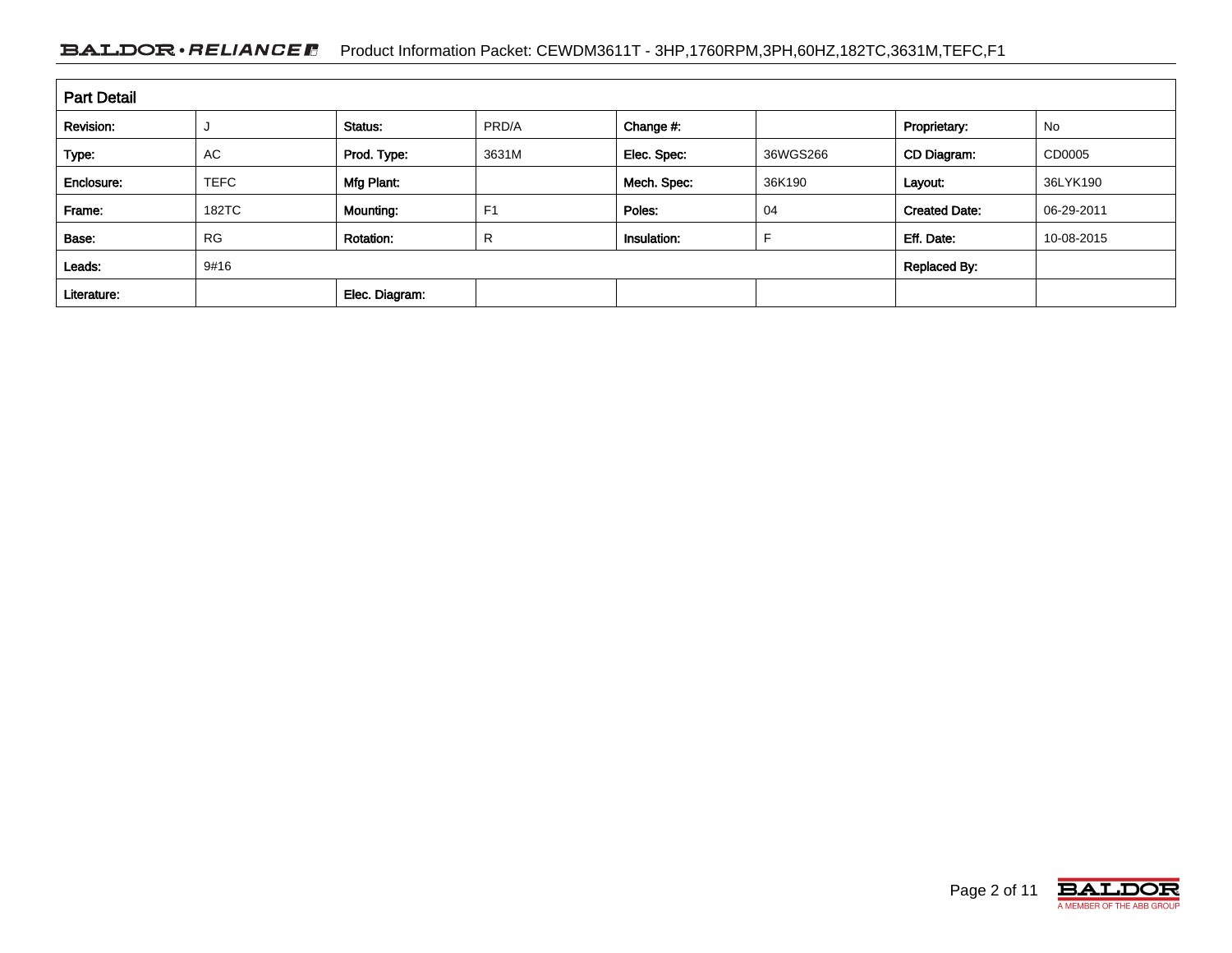#### BALDOR · RELIANCE F Product Information Packet: CEWDM3611T - 3HP,1760RPM,3PH,60HZ,182TC,3631M,TEFC,F1

| Nameplate NP1669L |                 |                |      |            |              |              |   |  |  |  |  |
|-------------------|-----------------|----------------|------|------------|--------------|--------------|---|--|--|--|--|
| CAT.NO.           | CEWDM3611T      |                |      |            |              |              |   |  |  |  |  |
| SPEC.             | 36K190S266G1    |                |      |            |              |              |   |  |  |  |  |
| HP                | 3               |                |      |            |              |              |   |  |  |  |  |
| <b>VOLTS</b>      | 208-230/460     |                |      |            |              |              |   |  |  |  |  |
| <b>AMP</b>        | $9 - 8.4 / 4.2$ |                |      |            |              |              |   |  |  |  |  |
| <b>RPM</b>        | 1760            |                |      |            |              |              |   |  |  |  |  |
| <b>FRAME</b>      | 182TC           | HZ             | 60   | PH         | $\mathbf{3}$ |              |   |  |  |  |  |
| SER.F.            | 1.15            | <b>CODE</b>    | Κ    | <b>DES</b> | В            | <b>CLASS</b> | F |  |  |  |  |
| NEMA-NOM-EFF      | 89.5            | PF             | 75   |            |              |              |   |  |  |  |  |
| <b>RATING</b>     | 40C AMB-CONT    |                |      |            |              |              |   |  |  |  |  |
| cc                | 010A            | USABLE AT 208V |      |            |              |              |   |  |  |  |  |
| DE                | 6206            | <b>ODE</b>     | 6205 |            |              |              |   |  |  |  |  |
| <b>ENCL</b>       | <b>TEFC</b>     | SN             |      |            |              |              |   |  |  |  |  |
| <b>BLANK</b>      |                 |                |      |            |              |              |   |  |  |  |  |

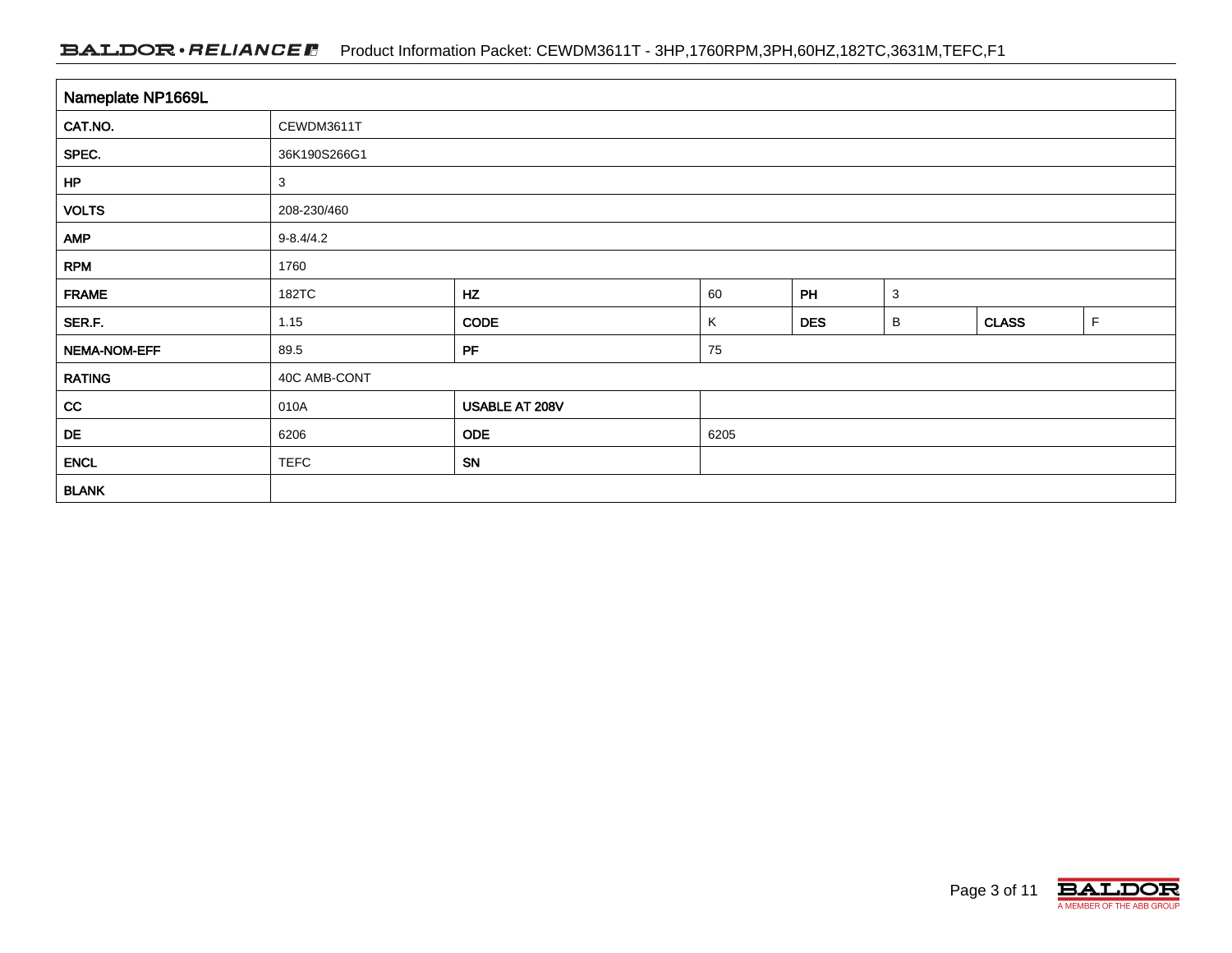| <b>Parts List</b>  |                                            |          |  |  |  |  |  |
|--------------------|--------------------------------------------|----------|--|--|--|--|--|
| <b>Part Number</b> | Description                                | Quantity |  |  |  |  |  |
| SA226292           | SA 36K190S266G1                            | 1.000 EA |  |  |  |  |  |
| RA213390           | RA 36K190S266G1                            | 1.000 EA |  |  |  |  |  |
| 36FN3000C01SP      | EXFN, PLASTIC, 5.25 OD, .912 ID            | 1.000 EA |  |  |  |  |  |
| S/P107-000-001     | SUPER E PROC'S-FS, WS & CK PLTS            | 1.000 EA |  |  |  |  |  |
| 36CB3005A03W       | 36 CB .75 NPT @ 6 W/WHITE EPOXY            | 1.000 EA |  |  |  |  |  |
| 35GS1022A03SP      | GASKET BOX .125 THK WHITE NEOPRENE         | 1.000 EA |  |  |  |  |  |
| 51XB1016A10        | 10-16X 5/8HXWSSLD SERTYB                   | 2.000 EA |  |  |  |  |  |
| HA5027A01          | HA4066A01 T-DRAIN X2 BAGGED                | 1.000 EA |  |  |  |  |  |
| 11XW1032G06        | 10-32 X .38, TAPTITE II, HEX WSHR SLTD U   | 1.000 EA |  |  |  |  |  |
| 36EP3104A03MW      | FREP MACH (RAISED FH PADS) WHITE EPOXY     | 1.000 EA |  |  |  |  |  |
| HW4032A01          | BLACK DRAIN PLUG FOR WASH DOWN MOTORS      | 3.000 EA |  |  |  |  |  |
| HW5100A05          | WVY WSHR F/205 & 304 BRGS                  | 1.000 EA |  |  |  |  |  |
| 36EP3301A27MW      | PU ENDPLATE, MACH W/WHITE EPOXY            | 1.000 EA |  |  |  |  |  |
| HW4032A01          | BLACK DRAIN PLUG FOR WASH DOWN MOTORS      | 3.000 EA |  |  |  |  |  |
| <b>HW4600B50SP</b> | SEAL 1.156 X 1.874 X 0.250 SINGLE LIP DB   | 1.000 EA |  |  |  |  |  |
| 10XN2520S26        | 1/4-20X 1 5/8 HEX HD SS                    | 4.000 EA |  |  |  |  |  |
| 36FH4010A08        | IEC FH NO GREASER - W/AUTOPHERETIC PRIME   | 1.000 EA |  |  |  |  |  |
| 11XW1032S06        | 10-32 X .38, TAPTITE II, HEX WSHR SLTD U   | 3.000 EA |  |  |  |  |  |
| 36CB4518           | 36 LIPPED CB LID AUTOPHORETIC              | 1.000 EA |  |  |  |  |  |
| 37GS3010SP         | 1/16"WHITE LID GASKET                      | 1.000 EA |  |  |  |  |  |
| 59XW0832S07        | TAPTITE II, HEX WSHR UNSLTD SER, 410 S.S., | 4.000 EA |  |  |  |  |  |
| HW4600B32SP        | V-RING SLINGER 1,000 X 1,540 X 0,240       | 1.000 EA |  |  |  |  |  |
| HW4600B36SP        | V-RING SLINGER 1.188 X 1.690 X 0.240       | 1.000 EA |  |  |  |  |  |
| HW2502E16          | #303 SS, SQ KEY 1/4 X 1.750                | 1.000 EA |  |  |  |  |  |

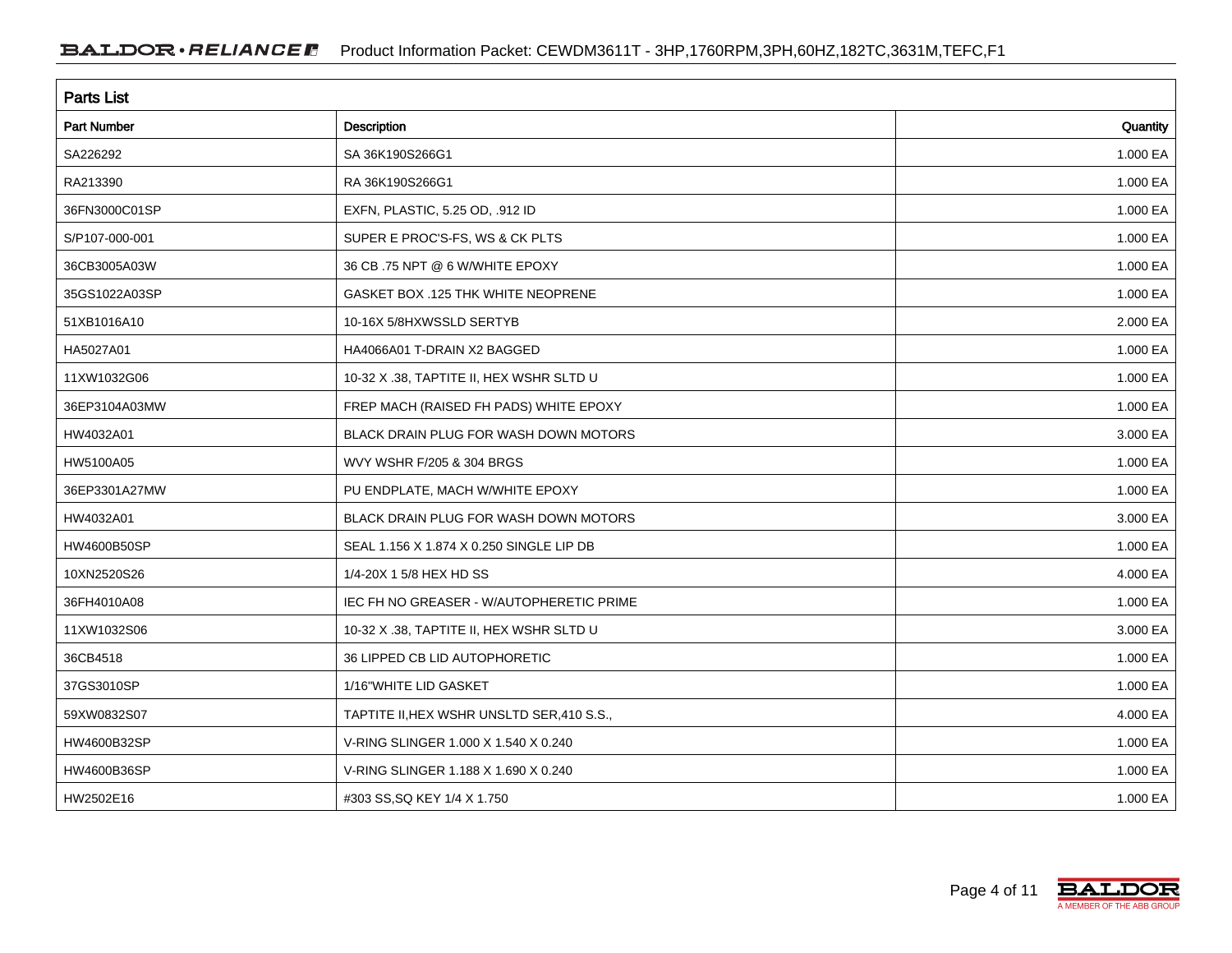| Parts List (continued) |                                             |              |  |  |  |  |  |
|------------------------|---------------------------------------------|--------------|--|--|--|--|--|
| Part Number            | <b>Description</b>                          | Quantity     |  |  |  |  |  |
| HA7000A02              | KEY RETAINER RING, 1 1/8 DIA, 1 3/8 DIA     | 1.000 EA     |  |  |  |  |  |
| MJ5001A27              | 32220KN GRAY SEALER *MIN BUY 4 QTS=1GAL     | 0.001 QT     |  |  |  |  |  |
| 85XU0407S04            | 4X1/4 U DRIVE PIN STAINLESS                 | 2.000 EA     |  |  |  |  |  |
| LB1164                 | LABEL, WARNING AND DRAIN                    | 1.000 EA     |  |  |  |  |  |
| MJ1000A75              | GREASE, POLYREX EM EXXON (USe 4824-15A)     | 0.050 LB     |  |  |  |  |  |
| 51XB1214A16            | 12-14X1.00 HXWSSLD SERTYB                   | 1.000 EA     |  |  |  |  |  |
| MG1025Z02              | ACTIVATOR WILKOFAST 060-02                  | 0.010 GA     |  |  |  |  |  |
| MG1025W01              | RAL9003, SIGNAL WHITE, GLOSS 85             | 0.022 GA     |  |  |  |  |  |
| HA3101S25              | THRUBOLT- 1/4-20 X 11.00 X                  | 4.000 EA     |  |  |  |  |  |
| LC0005                 | CONN.DIA., TY M, 9-LD, DUAL VOLT, REVERSING | 1.000 EA     |  |  |  |  |  |
| NP1669L                | SS WD SUPER-E UL CSA-EEV PREM REV MTG       | 1.000 EA     |  |  |  |  |  |
| 36PA1001               | PKG GRP, PRINT<br>PK1017A06                 | 1.000 EA     |  |  |  |  |  |
| MN416A01               | TAG-INSTAL-MAINT no wire (1200/bx) 11/14    | 1.000 EA $ $ |  |  |  |  |  |

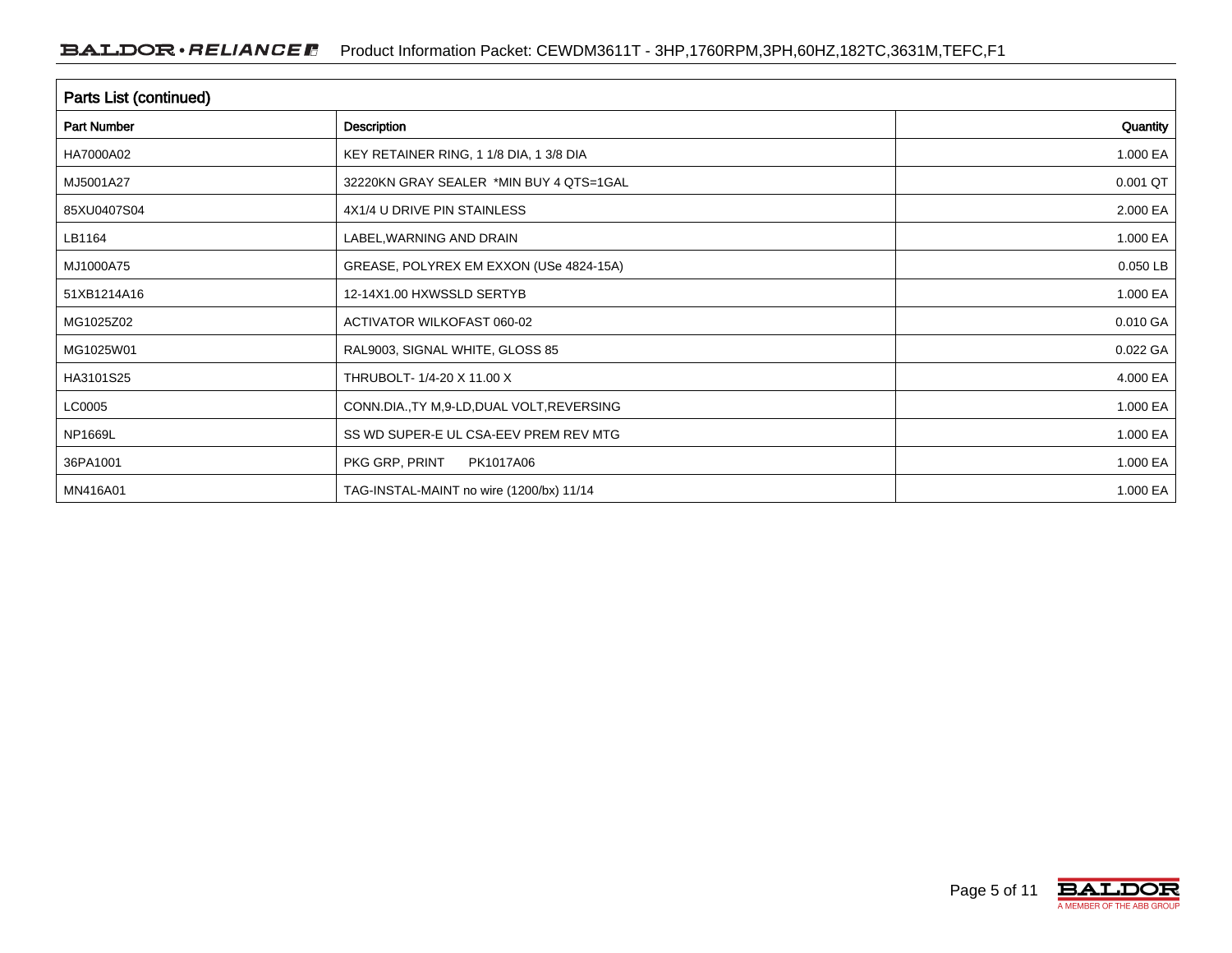#### **AC Induction Motor Performance Data**

Record # 32378 - Typical performance - not guaranteed values

| Winding: 36WGS266-R001   |                           | <b>Type: 3631M</b> |                                                 | <b>Enclosure: TEFC</b>     |                                          |  |
|--------------------------|---------------------------|--------------------|-------------------------------------------------|----------------------------|------------------------------------------|--|
|                          | Nameplate Data            |                    | 460 V, 60 Hz:<br><b>High Voltage Connection</b> |                            |                                          |  |
| <b>Rated Output (HP)</b> |                           | 3                  |                                                 | <b>Full Load Torque</b>    | 8.88 LB-FT                               |  |
| Volts                    |                           | 230/460            |                                                 | <b>Start Configuration</b> | direct on line                           |  |
| <b>Full Load Amps</b>    |                           | 8.4/4.2            |                                                 | <b>Breakdown Torque</b>    | 33.6 LB-FT                               |  |
| R.P.M.                   |                           | 1760               |                                                 | Pull-up Torque             | 19.3 LB-FT                               |  |
| Hz                       | 3<br>60<br>Phase          |                    | Locked-rotor Torque                             | 22.7 LB-FT                 |                                          |  |
| NEMA Design Code         | K<br>B<br><b>KVA Code</b> |                    | <b>Starting Current</b>                         | 32 A                       |                                          |  |
| Service Factor (S.F.)    | 1.15                      |                    | No-load Current                                 | 2.33A                      |                                          |  |
| NEMA Nom. Eff.           | 89.5                      | Power Factor       | 75                                              | Line-line Res. @ 25°C      | $4.01 \Omega$                            |  |
| Rating - Duty            | 40C AMB-CONT              |                    | Temp. Rise @ Rated Load                         | $40^{\circ}$ C             |                                          |  |
| S.F. Amps                |                           |                    |                                                 |                            | Temp. Rise @ S.F. Load<br>$48^{\circ}$ C |  |
|                          |                           |                    | Rotor inertia                                   | 0.289 LB-FT2               |                                          |  |

Load Characteristics 460 V, 60 Hz, 3 HP

| % of Rated Load   | 25   | 50     | 75     | 100    | 125    | 150    | S.F. |
|-------------------|------|--------|--------|--------|--------|--------|------|
| Power Factor      | 34   | 54     | 68     | 75     | 79     | 82     |      |
| <b>Efficiency</b> | 80.9 | 87.8   | 89.5   | 89.6   | 88.9   | 88     | 89.2 |
| Speed             | 1791 | 1781.8 | 1771.6 | 1761.8 | 1749.6 | 1737.2 | 1754 |
| Line amperes      | 2.5  | 2.89   | 3.43   | 4.15   | 4.95   | 5.81   | 4.63 |

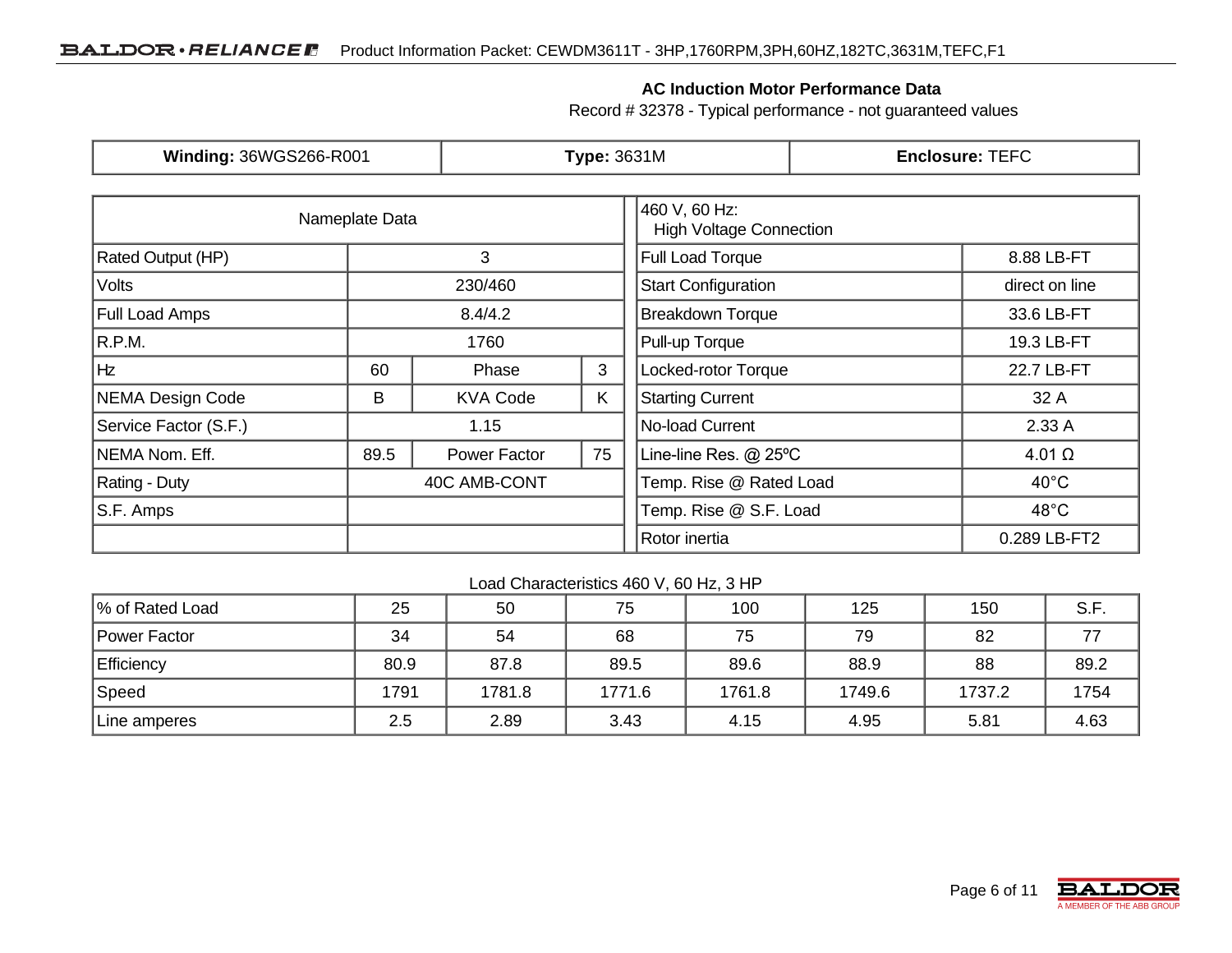

Performance Graph at 460V, 60Hz, 3.0HP Typical performance - Not guaranteed values

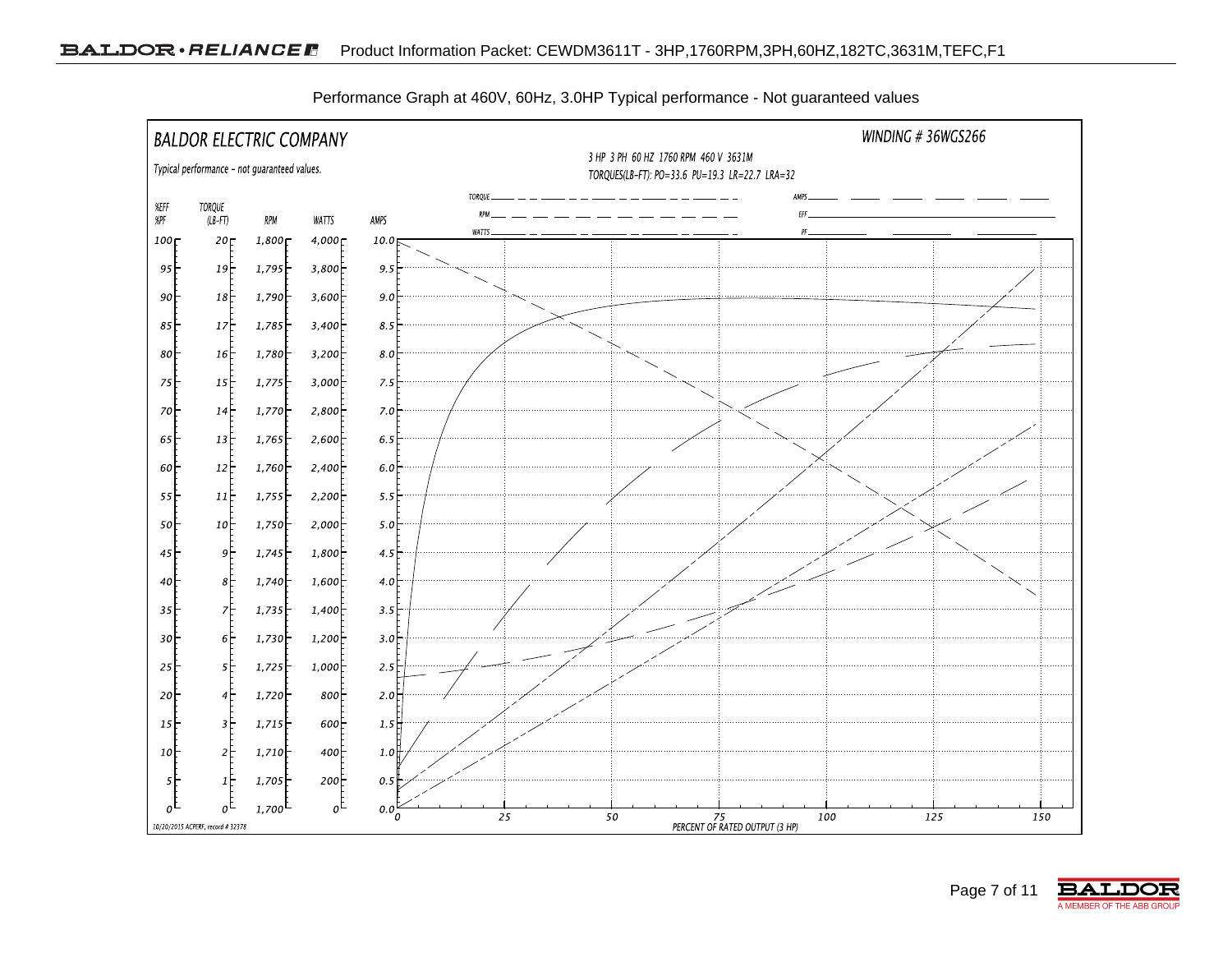#### **AC Induction Motor Performance Data**

Record # 50836 - Typical performance - not guaranteed values

| Winding: 36WGS266-R001 |                  | <b>Type: 3631M</b> |                                         | <b>Enclosure: TEFC</b>     |                |  |
|------------------------|------------------|--------------------|-----------------------------------------|----------------------------|----------------|--|
|                        | Nameplate Data   |                    | 230 V, 60 Hz:<br>Low Voltage Connection |                            |                |  |
| Rated Output (HP)      |                  | 3                  |                                         | <b>Full Load Torque</b>    | 8.88 LB-FT     |  |
| <b>Volts</b>           |                  | 208-230/460        |                                         | <b>Start Configuration</b> | direct on line |  |
| <b>Full Load Amps</b>  |                  | $9 - 8.4/4.2$      |                                         | <b>Breakdown Torque</b>    | 33.6 LB-FT     |  |
| R.P.M.                 |                  | 1760               |                                         | Pull-up Torque             | 19.3 LB-FT     |  |
| Hz                     | 3<br>60<br>Phase |                    | Locked-rotor Torque                     | 22.7 LB-FT                 |                |  |
| NEMA Design Code       | B                | <b>KVA Code</b>    | K.                                      | <b>Starting Current</b>    | 64 A           |  |
| Service Factor (S.F.)  | 1.15             |                    | No-load Current                         | 4.66 A                     |                |  |
| NEMA Nom. Eff.         | 89.5             | Power Factor       | 75                                      | Line-line Res. @ 25°C      | $0.955 \Omega$ |  |
| Rating - Duty          | 40C AMB-CONT     |                    | Temp. Rise @ Rated Load                 | $40^{\circ}$ C             |                |  |
| S.F. Amps              |                  |                    |                                         | Temp. Rise @ S.F. Load     | $48^{\circ}$ C |  |
|                        |                  |                    |                                         | Rotor inertia              | 0.289 LB-FT2   |  |

#### Load Characteristics 230 V, 60 Hz, 3 HP

| % of Rated Load   | 25   | 50   | 75   | 100  | 125  | 150  | S.F. |
|-------------------|------|------|------|------|------|------|------|
| Power Factor      | 34   | 55   | 68   | 75   | 79   | 82   |      |
| <b>Efficiency</b> | 80.8 | 87.8 | 89.6 | 89.7 | 88.9 | 87.6 | 89.2 |
| Speed             | 1791 | 1782 | 1772 | 1762 | 1750 | 1737 | 1755 |
| Line amperes      |      | 5.78 | 6.86 | 8.3  | 9.9  | 11.6 | 9.26 |

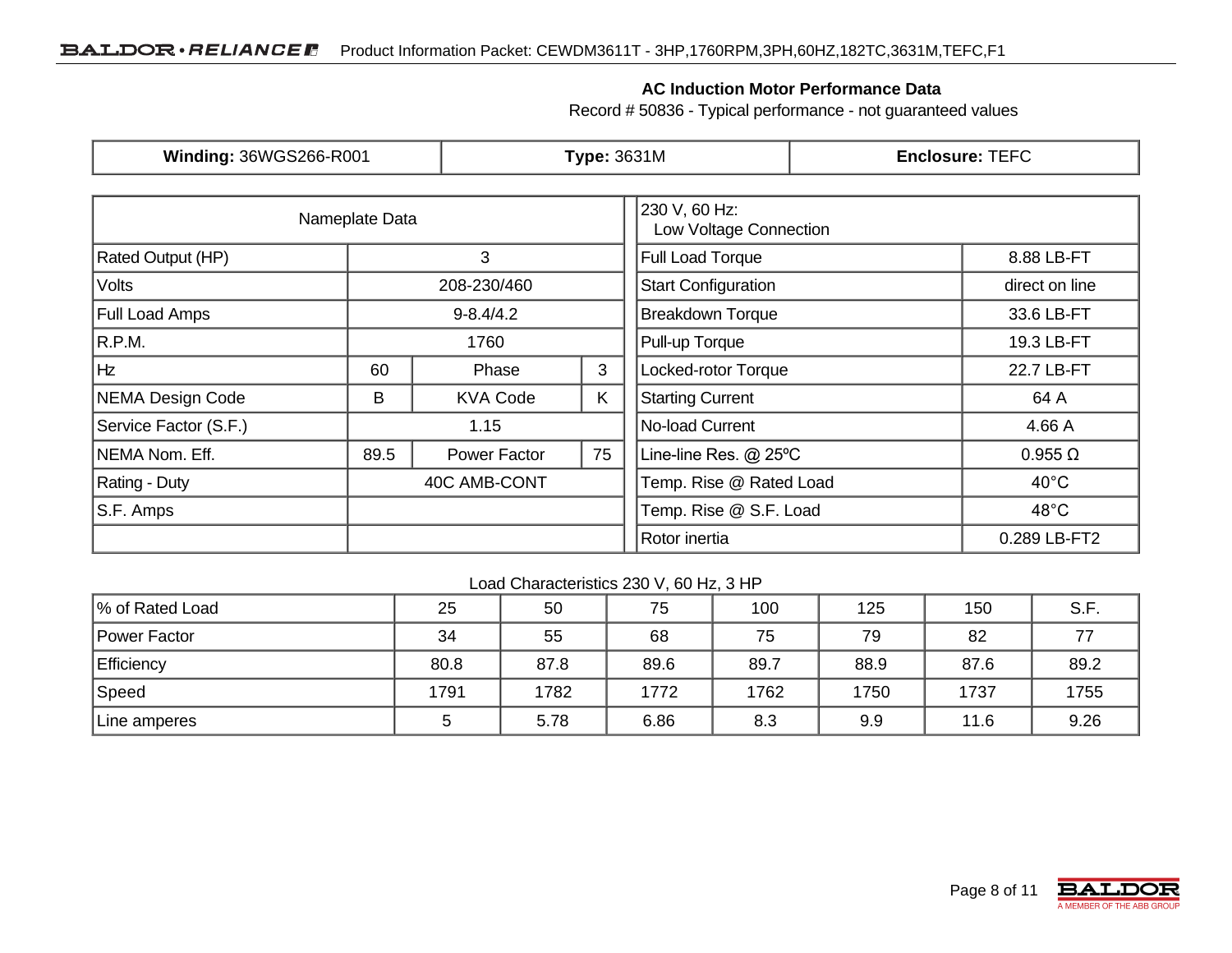

Performance Graph at 230V, 60Hz, 3.0HP Typical performance - Not guaranteed values

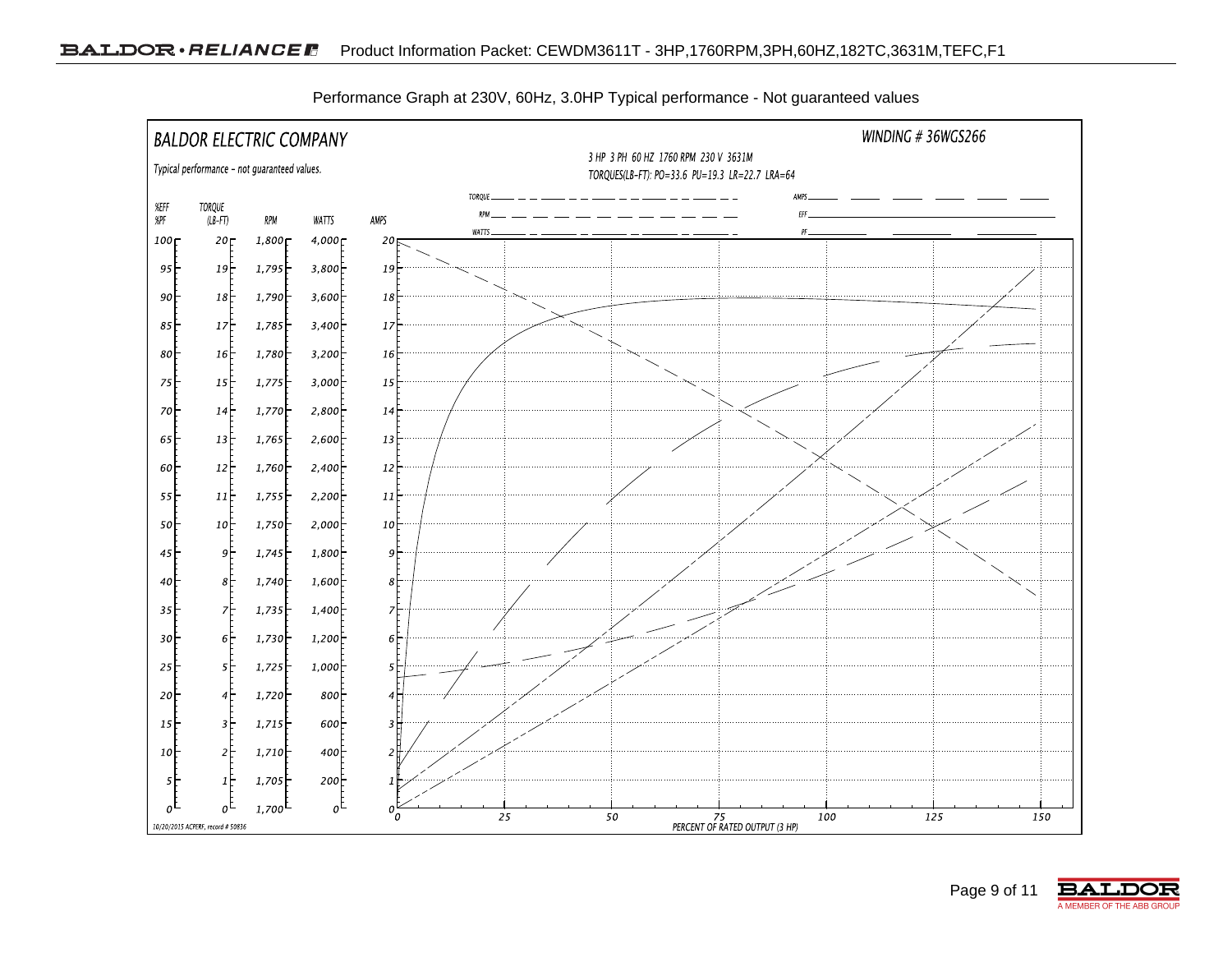